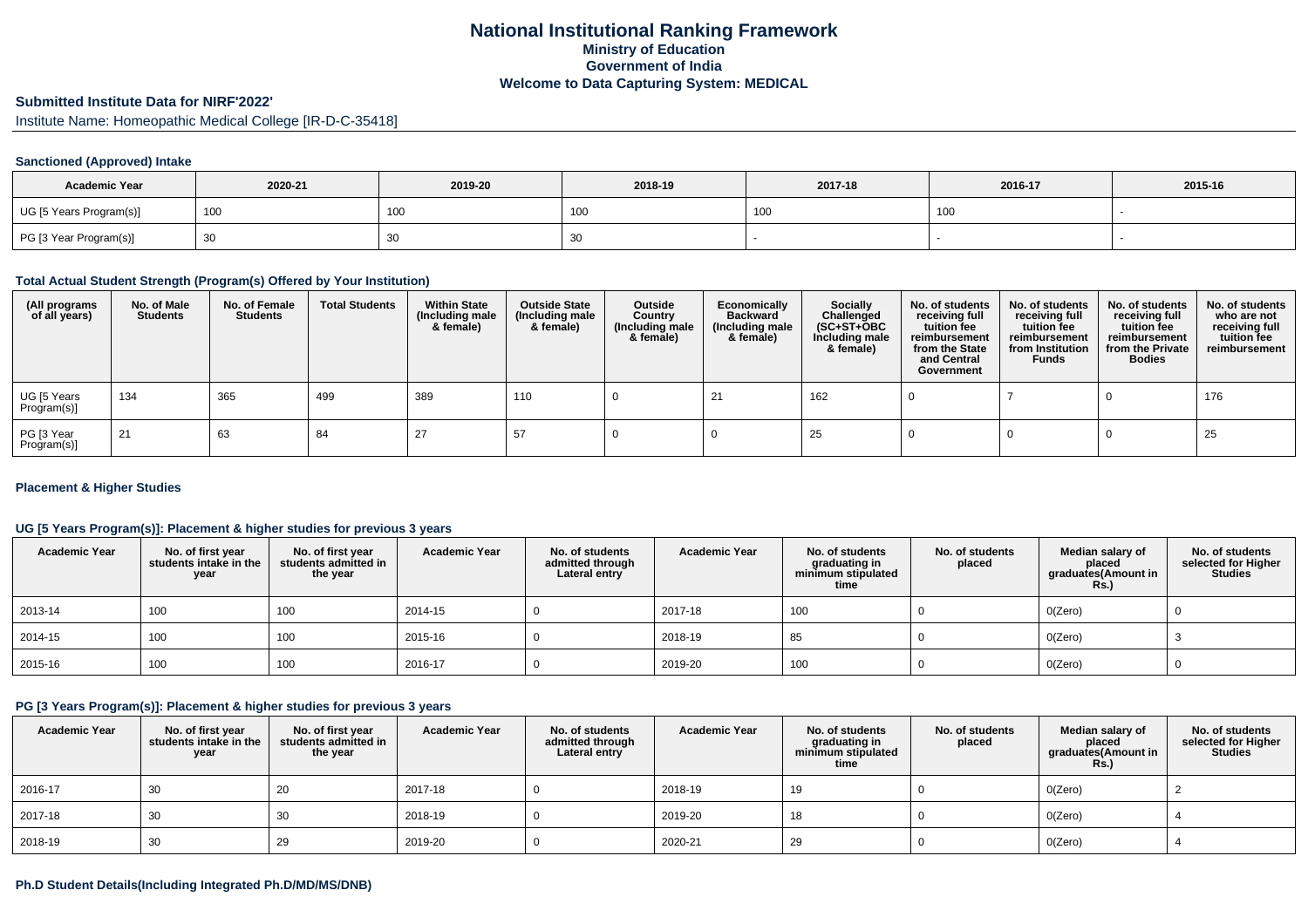| Ph.D (Student pursuing doctoral program till 2020-21 Students admitted in the academic year 2020-21 should not be entered here.) |                       |                                                                                                                                                                                                                                                                   |  |  |  |
|----------------------------------------------------------------------------------------------------------------------------------|-----------------------|-------------------------------------------------------------------------------------------------------------------------------------------------------------------------------------------------------------------------------------------------------------------|--|--|--|
|                                                                                                                                  | <b>Total Students</b> |                                                                                                                                                                                                                                                                   |  |  |  |
|                                                                                                                                  | 27                    |                                                                                                                                                                                                                                                                   |  |  |  |
|                                                                                                                                  | 0                     |                                                                                                                                                                                                                                                                   |  |  |  |
|                                                                                                                                  |                       |                                                                                                                                                                                                                                                                   |  |  |  |
| 2020-21                                                                                                                          | 2019-20               | 2018-19                                                                                                                                                                                                                                                           |  |  |  |
|                                                                                                                                  | 0                     | 0                                                                                                                                                                                                                                                                 |  |  |  |
| 0                                                                                                                                | $\mathbf 0$           | $\mathbf 0$                                                                                                                                                                                                                                                       |  |  |  |
|                                                                                                                                  |                       |                                                                                                                                                                                                                                                                   |  |  |  |
| 2019-20                                                                                                                          |                       | 2018-19                                                                                                                                                                                                                                                           |  |  |  |
| $\mathbf 0$                                                                                                                      | 0                     |                                                                                                                                                                                                                                                                   |  |  |  |
|                                                                                                                                  |                       |                                                                                                                                                                                                                                                                   |  |  |  |
| Number of students pursuing PG (MD/MS/DNB) program<br>$\bf{0}$                                                                   |                       |                                                                                                                                                                                                                                                                   |  |  |  |
| No. of students Graduating in PG (MD/MS/DNB) program                                                                             |                       |                                                                                                                                                                                                                                                                   |  |  |  |
| 2019-20                                                                                                                          | 2018-19               |                                                                                                                                                                                                                                                                   |  |  |  |
| 0                                                                                                                                | 0                     |                                                                                                                                                                                                                                                                   |  |  |  |
|                                                                                                                                  |                       | No. of Ph.D students graduated (including Integrated Ph.D)<br>No. of students Graduating in Super Speciality program (DM/MCH)<br>PG (Student pursuing MD/MS/DNB program till 2020-21 Students admitted in the academic year 2021 - 22 should not be entered here) |  |  |  |

# **Financial Resources: Utilised Amount for the Capital expenditure for previous 3 years**

| Academic Year                                                                                        | 2020-21                                                                           | 2019-20                                                              | 2018-19                                                       |  |  |  |  |
|------------------------------------------------------------------------------------------------------|-----------------------------------------------------------------------------------|----------------------------------------------------------------------|---------------------------------------------------------------|--|--|--|--|
|                                                                                                      | <b>Utilised Amount</b>                                                            | <b>Utilised Amount</b>                                               | <b>Utilised Amount</b>                                        |  |  |  |  |
| Annual Capital Expenditure on Academic Activities and Resources (excluding expenditure on buildings) |                                                                                   |                                                                      |                                                               |  |  |  |  |
| Library                                                                                              | 13900 (THIRTEEN THOUSAND NINE HUNDRED)                                            | 124877 (ONE LAKH TWENTYFOUR THOUSAND EIGHT<br>HUNDRED SEVENTY SEVEN) | 68090 (SIXTY EIGHT THOUSAND NINETY)                           |  |  |  |  |
| New Equipment for Laboratories                                                                       | $0$ (ZERO)                                                                        | 608456 (SIX LAKH EIGHT THOUSAND FOUR HUNDRED<br>FIFTY SIX)           | 12890 (TWELVE THOUSAND EIGHT HUNDRED NINETY)                  |  |  |  |  |
| Other expenditure on creation of Capital Assets (excluding<br>expenditure on Land and Building)      | 2116994 (TWO CRORES ELEVEN LAKH SIXTY SEVEN<br>THOUSAND NINE HUNDRED NINETY FOUR) | 545434 (FIVE LAKHS FORTY FIVE THOUSAND FOUR<br>HUNDRÈD THIRTY FOUR)  | 508295 (FIVE LAKHS EIGHT THOUSAND TWO HUNDRED<br>NINETY FIVE) |  |  |  |  |

# **Financial Resources: Utilised Amount for the Operational expenditure for previous 3 years**

| <b>Academic Year</b>                                                                                                                                                                            | 2020-21                                                                        | 2019-20                                                                        | 2018-19                                                                                      |  |  |  |
|-------------------------------------------------------------------------------------------------------------------------------------------------------------------------------------------------|--------------------------------------------------------------------------------|--------------------------------------------------------------------------------|----------------------------------------------------------------------------------------------|--|--|--|
|                                                                                                                                                                                                 | <b>Utilised Amount</b>                                                         | <b>Utilised Amount</b>                                                         | <b>Utilised Amount</b>                                                                       |  |  |  |
| <b>Annual Operational Expenditure</b>                                                                                                                                                           |                                                                                |                                                                                |                                                                                              |  |  |  |
| Salaries (Teaching and Non Teaching staff)                                                                                                                                                      | 50441469 (FIVE CRORES FOUR LAKH FORTY ONE<br>THOUSAND FOUR HUNDRED SIXTY NINE) | 32060175 (THREE CRORES TWENTY LAKH SIXTY<br>THOUSAND ONE HUNDRED SEVENTY FIVE) | 27933477 (TWO CRORES SEVENTY NINE LAKHS THIRTY<br>THREE THOUSAND FOUR HUNDRED SEVENTY SEVEN) |  |  |  |
| Maintenance of Academic Infrastructure or consumables and<br>other running expenditures (excluding maintenance of hostels<br>and allied services, rent of the building, depreciation cost, etc) | 354902 (THREE LAKH FIFTY FOUR THOUSAND NINE<br>HUNDRED TWO)                    | 260235 (TWO LAKH SIXTY THOUSAND TWO HUNDRED<br>THIRTY FIVE)                    | 7503592 (SEVENTY FIVE LAKH THREE THOUSAND FIVE<br>HUNDRED NINETY TWO)                        |  |  |  |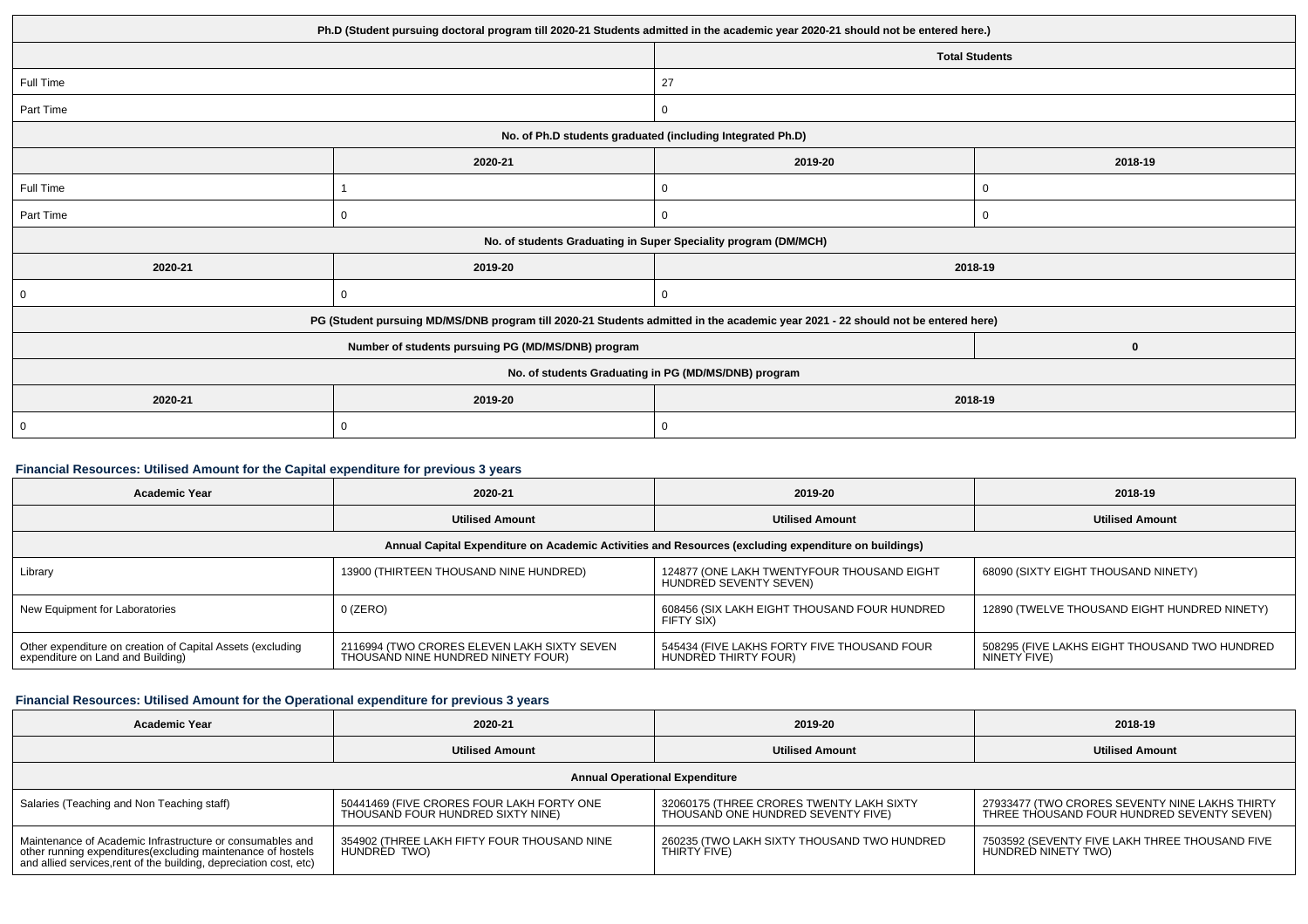| Seminars/Cor<br><sup>^</sup> ^Vorkshops | UNDRED EIGHTY<br>THOUSAND NINE H<br>TV FIV.<br>… (FIGHT <sup>V</sup><br><b>THREI</b> | EIGHT)<br>UNDRES<br>96108 (NIINET<br>TY SIX TH( | THOUSAND THREE HUNDRED<br>0338 (ONF<br>$\ldots$ FHIRTY .<br>JDRED.<br>∃GH. |
|-----------------------------------------|--------------------------------------------------------------------------------------|-------------------------------------------------|----------------------------------------------------------------------------|
|-----------------------------------------|--------------------------------------------------------------------------------------|-------------------------------------------------|----------------------------------------------------------------------------|

## **IPR**

| Calendar year            | 2020 | 2019 | 2018 |
|--------------------------|------|------|------|
| No. of Patents Published |      |      |      |
| No. of Patents Granted   |      |      |      |

## **Sponsored Research Details**

| <b>Financial Year</b>                    | 2020-21 | 2019-20 | 2018-19 |
|------------------------------------------|---------|---------|---------|
| Total no. of Sponsored Projects          |         |         |         |
| Total no. of Funding Agencies            |         |         |         |
| Total Amount Received (Amount in Rupees) |         |         |         |
| Amount Received in Words                 | Zero    | Zero    | Zero    |

# **OPD Attendance & Bed Occupancy**

| 1. Average OPD attendance in the calendar year 2020. | 324 |
|------------------------------------------------------|-----|
| 2. Average Bed Occupancy in the calendar year 2020.  |     |
| a. Number of beds in the hospital.                   | 55  |
| b. Average occupancy per day.                        | 33  |

## **PCS Facilities: Facilities of physically challenged students**

| 1. Do your institution buildings have Lifts/Ramps?                                                                                                           | Yes, more than 80% of the buildings |
|--------------------------------------------------------------------------------------------------------------------------------------------------------------|-------------------------------------|
| 2. Do your institution have provision for walking aids, including wheelchairs and transportation from one building to another for<br>  handicapped students? | Yes                                 |
| 3. Do your institution buildings have specially designed toilets for handicapped students?                                                                   | Yes, more than 60% of the buildings |

## **Faculty Details**

| Srno | <b>Name</b>                    | Age | Designation         | Gender | Qualification | <b>Experience (In</b><br><b>Months</b> ) | <b>Currently working</b><br>with institution? | <b>Joining Date</b> | <b>Leaving Date</b> | <b>Association type</b> |
|------|--------------------------------|-----|---------------------|--------|---------------|------------------------------------------|-----------------------------------------------|---------------------|---------------------|-------------------------|
|      | Dr Jadhav Arun<br>Bhargav      | 63  | Professor           | Male   | Ph.D          | 372                                      | Yes                                           | 08-08-1990          | $\sim$              | Regular                 |
| 2    | Dr Dolas Vaishali<br>Vasant    | 47  | Professor           | Female | MD(Hom)       | 308                                      | Yes                                           | 01-12-1999          | $\sim$              | Regular                 |
| 3    | Dr Rathi Poonam<br>Pawan       | 39  | Associate Professor | Female | MD(Hom)       | 224                                      | Yes                                           | 15-06-2015          | $- -$               | Regular                 |
| 4    | Dr Mahajan Arvind<br>Dattatrya | 63  | Professor           | Male   | MD(Hom)       | 402                                      | Yes                                           | 15-02-1993          | $- -$               | Regular                 |
| 5    | Dr Manhas Sushma<br>Suresh     | 54  | Professor           | Female | MD(Hom)       | 308                                      | Yes                                           | 01-12-1999          | $- -$               | Regular                 |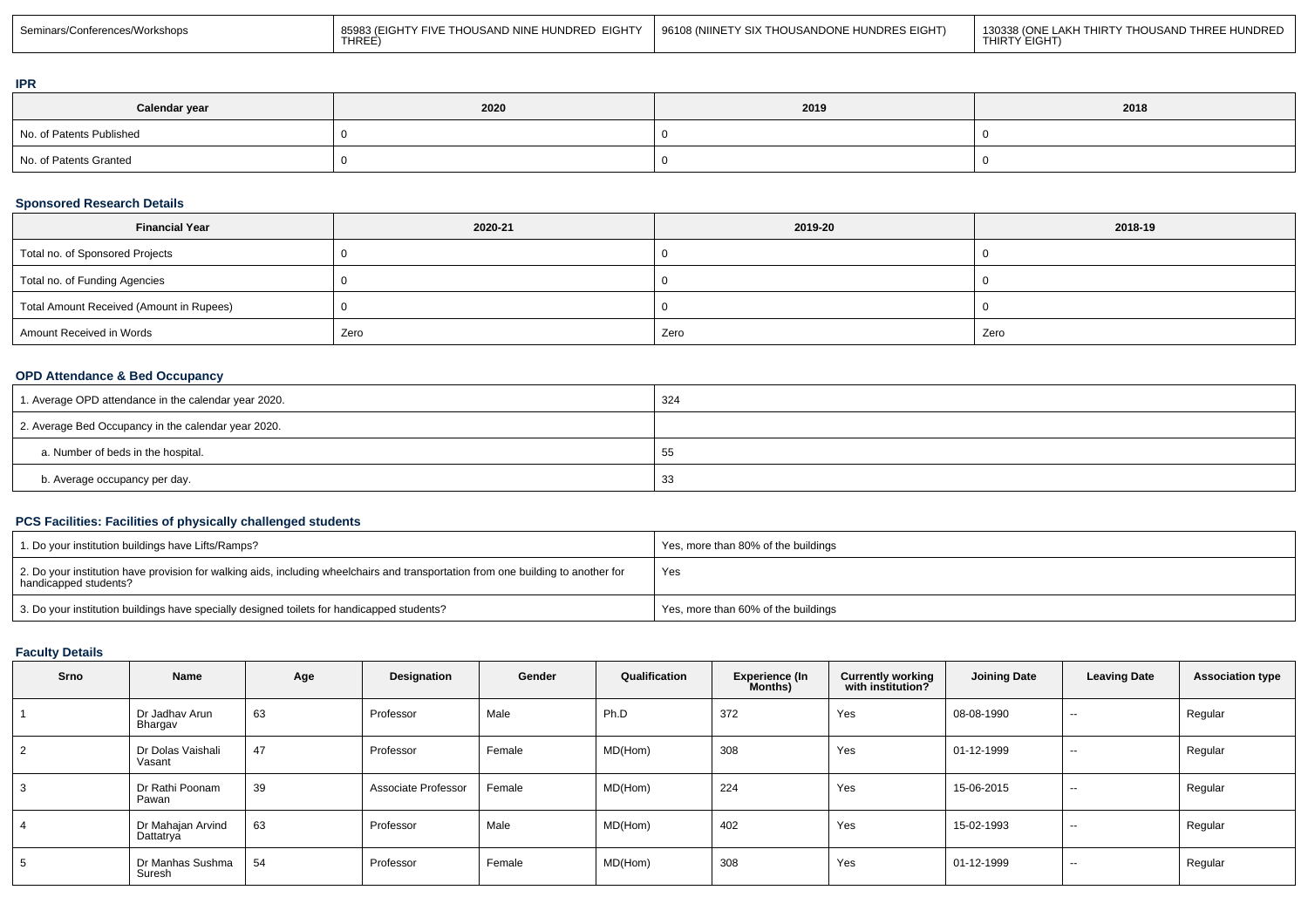| 6              | Dr Patil Vinodini<br>Vasantrao         | 44 | Associate Professor        | Female | MD(Hom)     | 156 | Yes | 01-08-2013 | $\overline{\phantom{a}}$ | Regular |
|----------------|----------------------------------------|----|----------------------------|--------|-------------|-----|-----|------------|--------------------------|---------|
| $\overline{7}$ | Dr Gajendragadkar<br>Manisha Prashant  | 53 | Professor                  | Female | MD(Hom)     | 373 | Yes | 21-06-1993 | $\overline{\phantom{a}}$ | Regular |
| 8              | Dr Shinde Chetan<br>Hanmantrao         | 44 | Professor                  | Male   | Ph.D        | 247 | Yes | 01-01-2003 | $\overline{\phantom{a}}$ | Regular |
| 9              | Dr Thopte Monali<br>Tanaji             | 36 | Associate Professor        | Female | MD(Hom)     | 146 | Yes | 30-05-2015 | $\overline{\phantom{a}}$ | Regular |
| 10             | Dr Patil Anita<br>Sardar               | 54 | Professor                  | Female | Ph.D        | 372 | Yes | 15-02-1993 | $\overline{\phantom{a}}$ | Regular |
| 11             | Dr Patil Jyoti<br>Deepak               | 45 | Professor                  | Female | MD(Hom)     | 247 | Yes | 01-01-2003 | $\overline{\phantom{a}}$ | Regular |
| 12             | Dr Khan Tanveer<br>Akbar               | 57 | Professor                  | Female | Ph.D        | 379 | Yes | 16-08-1990 | $\overline{\phantom{a}}$ | Regular |
| 13             | Dr Bhagat Vaishali<br>Ajay             | 51 | Associate Professor        | Female | MD(Hom)     | 336 | Yes | 01-08-1994 | $\overline{\phantom{a}}$ | Regular |
| 14             | Dr Patil Sheetal Ajit                  | 49 | Associate Professor        | Female | MD(Hom)     | 235 | Yes | 01-01-2003 | $\overline{\phantom{a}}$ | Regular |
| 15             | Dr Shinde Rajendra<br>Eknath           | 54 | Associate Professor        | Male   | MD(Hom)     | 403 | Yes | 01-01-2003 | $\overline{\phantom{a}}$ | Regular |
| 16             | Dr Patil<br>Yashwantrao<br>Vithalrao   | 62 | <b>Assistant Professor</b> | Male   | <b>BHMS</b> | 426 | Yes | 15-02-1993 | --                       | Regular |
| 17             | Dr Nimbalkar<br>Murlidhar<br>Babasaheb | 58 | Associate Professor        | Male   | <b>BHMS</b> | 420 | Yes | 17-07-1995 | --                       | Regular |
| 18             | Dr Kale Sanjay<br>Prabhakar            | 60 | Associate Professor        | Male   | <b>BHMS</b> | 448 | Yes | 01-04-1992 | $\overline{\phantom{a}}$ | Regular |
| 19             | Dr Kadam Sachin<br>Eknath              | 37 | <b>Assistant Professor</b> | Male   | MD(Hom)     | 167 | Yes | 01-08-2013 | $\overline{a}$           | Regular |
| 20             | Dr Mhetre Avinash<br>Rajaram           | 55 | Professor                  | Male   | MD(Hom)     | 378 | Yes | 15-02-1993 | $\overline{\phantom{a}}$ | Regular |
| 21             | D Shaikh Nilofar<br>Muzattar           | 36 | <b>Assistant Professor</b> | Female | MD(Hom)     | 143 | Yes | 01-08-2013 | $\overline{\phantom{a}}$ | Regular |
| 22             | Dr Raut Ragini<br>Madhukar             | 47 | Associate Professor        | Female | MD(Hom)     | 307 | Yes | 01-01-2013 | --                       | Regular |
| 23             | Dr Bongale Rajashri<br>Mohan           | 55 | Associate Professor        | Female | MD(Hom)     | 373 | Yes | 13-07-1991 | $\overline{\phantom{a}}$ | Regular |
| 24             | Dr Shinde Swati<br>Raghunath           | 51 | Associate Professor        | Female | MD(Hom)     | 308 | Yes | 01-12-1999 | --                       | Regular |
| 25             | Dr Gokhale Anjali<br>Vasudeo           | 62 | Professor                  | Female | MD(Hom)     | 403 | Yes | 21-06-1993 | $\sim$                   | Regular |
| 26             | Dr Talathi Anita<br>Prasad             | 50 | Associate Professor        | Female | MD(Hom)     | 332 | Yes | 01-12-1999 | $\sim$                   | Regular |
| 27             | Dr Nerlekar Mrinal<br>Ashish           | 52 | Professor                  | Female | MD(Hom)     | 348 | Yes | 01-08-1994 | $\sim$                   | Regular |
| 28             | Dr Patil Anil<br>Vishwanath            | 59 | Associate Professor        | Male   | MD(Hom)     | 420 | Yes | 16-08-1994 | $\sim$                   | Regular |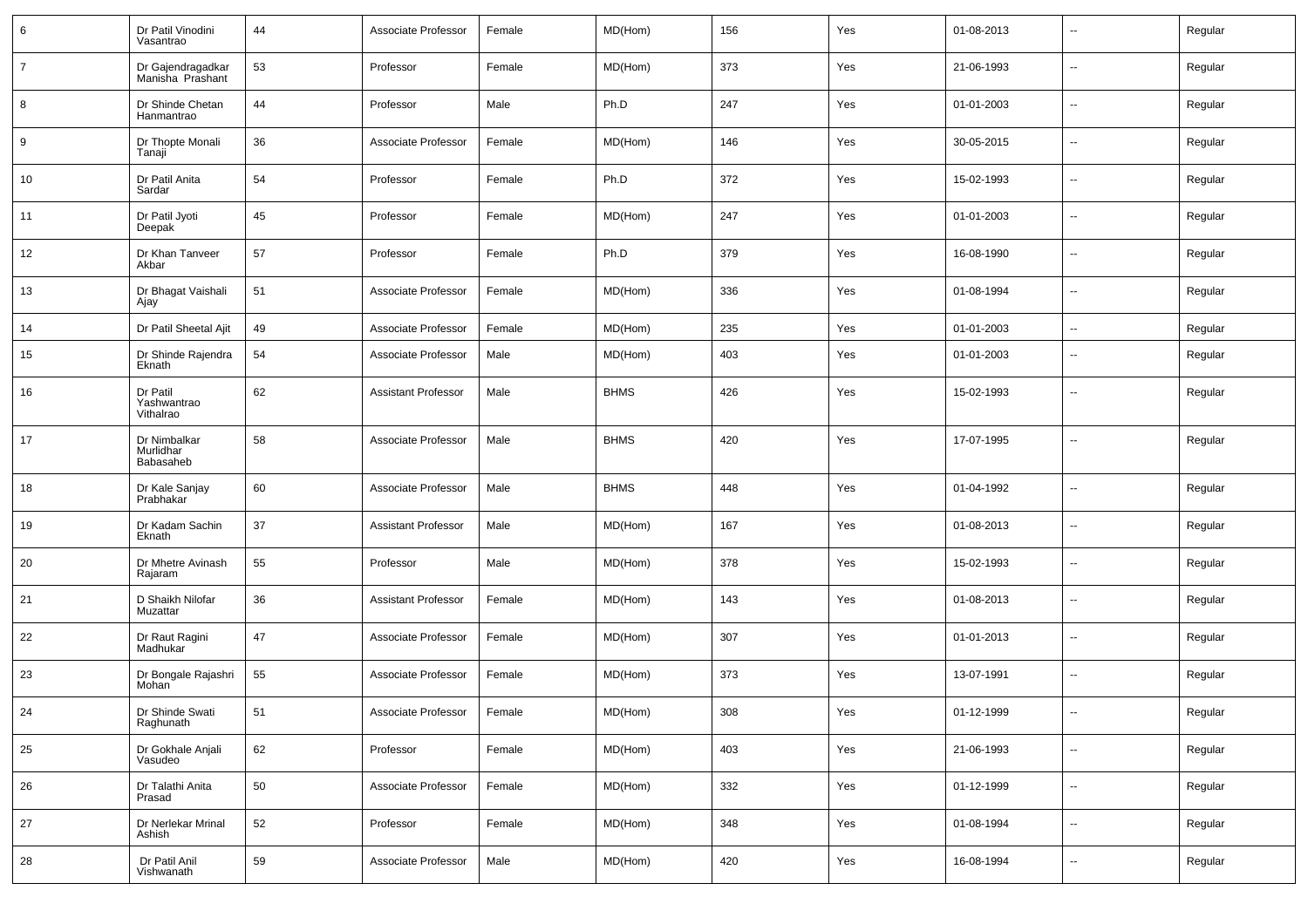| 29 | Dr Nadgouda<br>Sameer Sharad          | 46 | Associate Professor        | Male   | MD(Hom)     | 272        | Yes | 04-06-2007 | $\overline{a}$           | Regular  |
|----|---------------------------------------|----|----------------------------|--------|-------------|------------|-----|------------|--------------------------|----------|
| 30 | Dr Sumitra<br><b>Udaysingh Ghatge</b> | 34 | <b>Assistant Professor</b> | Female | MD(Hom)     | 59         | Yes | 21-09-2016 | $\sim$                   | Regular  |
| 31 | Dr Neeta Chavan                       | 52 | <b>Assistant Professor</b> | Female | MD(Hom)     | 267        | Yes | 21-09-2016 | $\overline{\phantom{a}}$ | Regular  |
| 32 | Dr Sujata Chougule                    | 57 | Professor                  | Female | MD(Hom)     | 202        | Yes | 01-09-2019 |                          | Visiting |
| 33 | Dr Parag Dorlikar                     | 33 | <b>Assistant Professor</b> | Male   | MD(Hom)     | 31         | Yes | 01-01-2019 | --                       | Regular  |
| 34 | Dr Mrs Edlabadkar<br>Varsha           | 48 | Professor                  | Female | <b>MBBS</b> | 259        | Yes | 01-12-2002 | --                       | Visiting |
| 35 | Dr Sonali Nimbalkar                   | 34 | <b>Assistant Professor</b> | Female | MD(Hom)     | 31         | Yes | 01-01-2019 | $\overline{a}$           | Regular  |
| 36 | Dr Chaphekar Aruna                    | 62 | Professor                  | Female | M.D         | 379        | Yes | 01-01-2013 | $\overline{a}$           | Visiting |
| 37 | Dr Vaidya Rangnath<br>Shantaram       | 64 | Professor                  | Male   | M.S         | 504        | Yes | 01-12-1994 | $\sim$                   | Visiting |
| 38 | Dr Rutuja koraykar                    | 34 | <b>Assistant Professor</b> | Female | MD(Hom)     | 31         | Yes | 01-01-2019 | $\sim$                   | Regular  |
| 39 | Dr Poonam<br>Kakandikar               | 40 | <b>Assistant Professor</b> | Female | MD(Hom)     | 73         | Yes | 01-12-2016 | $\sim$                   | Regular  |
| 40 | Dr Anuradha Babar                     | 34 | Associate Professor        | Female | MD(Hom)     | 55         | Yes | 01-01-2017 | $\overline{\phantom{a}}$ | Regular  |
| 41 | Dr Dilip Wani                         | 65 | Professor                  | Male   | M.D         | 474        | Yes | 01-01-2019 | --                       | Visiting |
| 42 | Dr Choudhari Juheb<br>Samad           | 35 | Professor                  | Male   | <b>MBBS</b> | 150        | Yes | 01-01-2019 | --                       | Visiting |
| 43 | Dr Swapnil Tak                        | 46 | Associate Professor        | Male   | M.D         | 295        | Yes | 01-12-2017 | Ξ.                       | Visiting |
| 44 | Dr Jyotsna Pravin<br>Bhosale          | 44 | Professor                  | Female | M.D         | 210        | Yes | 01-01-2019 | $\overline{a}$           | Visiting |
| 45 | Dr Poonam Gandhi                      | 36 | Professor                  | Female | <b>DNB</b>  | 168        | Yes | 01-07-2017 | $\sim$                   | Visiting |
| 46 | Dr Pallavi Birajdar                   | 35 | Associate Professor        | Female | <b>BDS</b>  | 150        | Yes | 01-01-2019 | --                       | Visiting |
| 47 | Dr Vibha Sanjay<br>Bafana             | 54 | Professor                  | Female | M.D         | 222        | Yes | 01-01-2019 | $\sim$                   | Visiting |
| 48 | Dr Mangal Mahajan                     | 41 | Professor                  | Male   | <b>DMRD</b> | 246        | Yes | 01-01-2019 | $\overline{\phantom{a}}$ | Visiting |
| 49 | Dr Varsha Umesh<br>Ghate              | 38 | <b>Assistant Professor</b> | Female | MD(Hom)     | 22         | Yes | 01-09-2019 | $\overline{\phantom{a}}$ | Regular  |
| 50 | D Priya Rohit Sheth                   | 36 | <b>Assistant Professor</b> | Female | MD(Hom)     | 22         | Yes | 01-09-2019 | $\overline{\phantom{a}}$ | Regular  |
| 51 | Dr Pravin Vilas<br>Chavan             | 38 | <b>Assistant Professor</b> | Male   | MD(Hom)     | 10         | Yes | 01-09-2020 |                          | Regular  |
| 52 | Dr Aishwarya<br>Pasalkar              | 27 | <b>Assistant Professor</b> | Female | MD(Hom)     | $\sqrt{5}$ | Yes | 01-02-2021 | Ξ.                       | Regular  |
| 53 | Dr Aparna Gajanan<br>Savalkar         | 43 | <b>Assistant Professor</b> | Female | MD(Hom)     | 10         | Yes | 01-09-2020 | Ξ.                       | Regular  |
| 54 | Dr Kedarnath A<br>Longani             | 55 | <b>Assistant Professor</b> | Male   | MD(Hom)     | 10         | Yes | 01-09-2020 | Ξ.                       | Regular  |
| 55 | Dr Snehal Patil                       | 31 | <b>Assistant Professor</b> | Male   | MD(Hom)     | 5          | Yes | 01-02-2021 | --                       | Regular  |
| 56 | Dr Sagar Natu Nitve                   | 30 | <b>Assistant Professor</b> | Male   | MD(Hom)     | 25         | Yes | 17-06-2019 | Ξ.                       | Regular  |